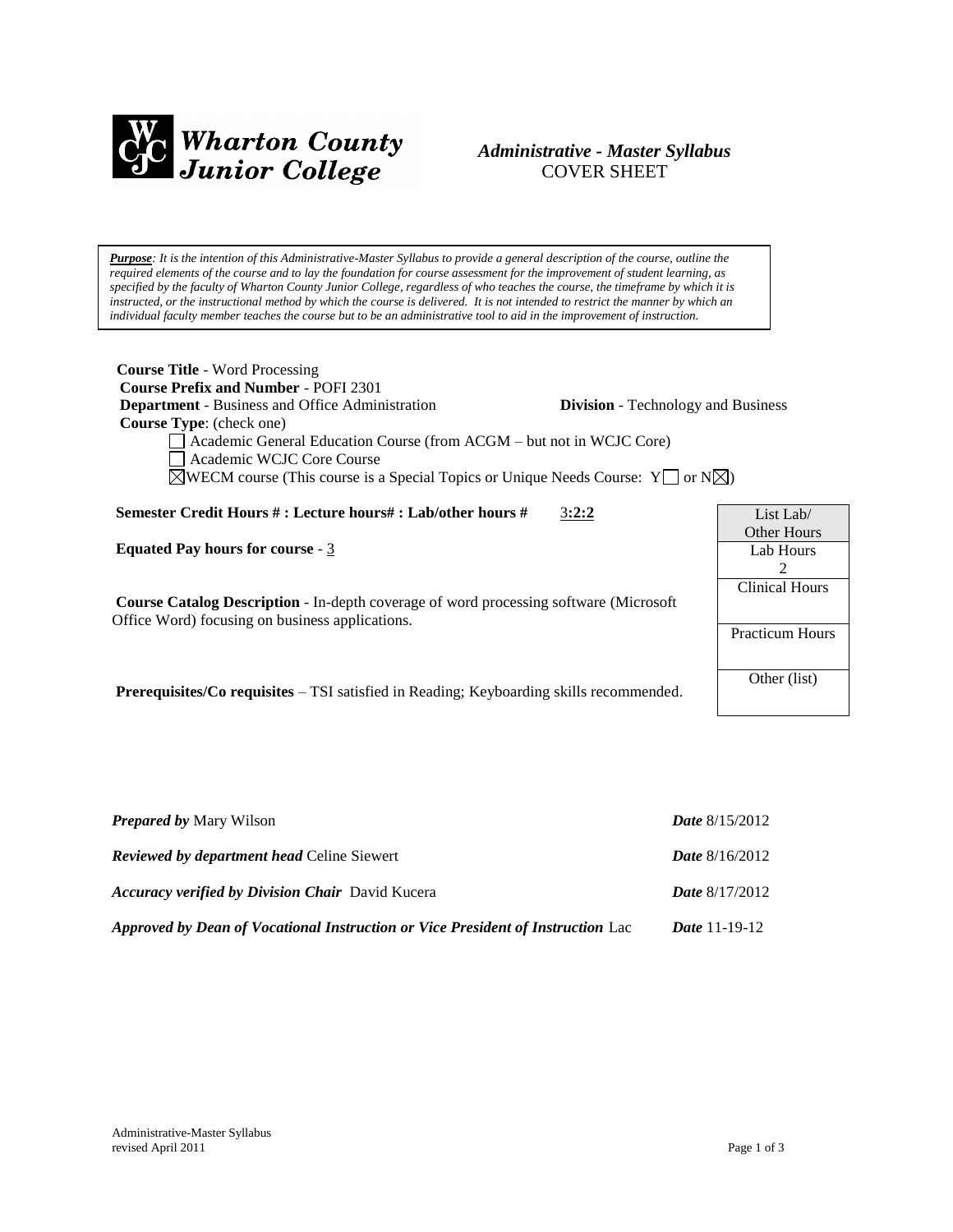

**I. Topical Outline** – Each offering of this course must include the following topics (be sure to include information regarding lab, practicum, clinical or other non-lecture instruction):

*Upon successful completion of this course, the student will use the latest version of Microsoft Word to:*

- Create, select, and edit documents.
- Format characters and paragraphs.
- Utilize the spell checker, thesaurus and grammar check.
- Use left, right, hanging, and first line indention of paragraphs.
- Add borders to a document.
- Change top, bottom, left, right, inside, and outside margins.
- Set left, right, center, bar and decimal tabs.
- **Horizontally center tabbed columns.**
- Move or copy and paste text within a document or between multiple documents.
- Replace strings of text.
- Insert page, section, and column breaks.
- Add and modify page numbers.
- Create and edit headers and footers.
- Create, format, and edit tables.
- **Create, edit, and format columns of text.**
- Create and edit styles.
- Use templates to create documents.
- Use mail merge to create documents and labels.
- Create special effects for text using WordArt.
- Insert, move, and crop graphics.
- Create diagrams and charts.
- Format letters and memos.
- Create macros.

## **II. Course Learning Outcomes**

| <b>Course Learning Outcome</b>                                                       | <b>Method of Assessment</b>                                                                                           |
|--------------------------------------------------------------------------------------|-----------------------------------------------------------------------------------------------------------------------|
| The student will be able to perform basic and<br>advanced word processing functions. | Ninety percent of students will correctly answer at<br>least 70% of the questions on a comprehensive<br>written exam. |

## **III. Required Text(s), Optional Text(s) and/or Materials to be Supplied by Student.**

Required: Latest edition of *Microsoft Office Word: A Lesson Approach* by Hinkle. McGraw-Hill Publishing.

One flash drive is required for this class to store the daily work and the student data files provided by the publisher. The instructor will provide a test flash drive for the hands-on application tests. The student will need 4 Scantron forms for taking the written tests along with a #2 pencil.